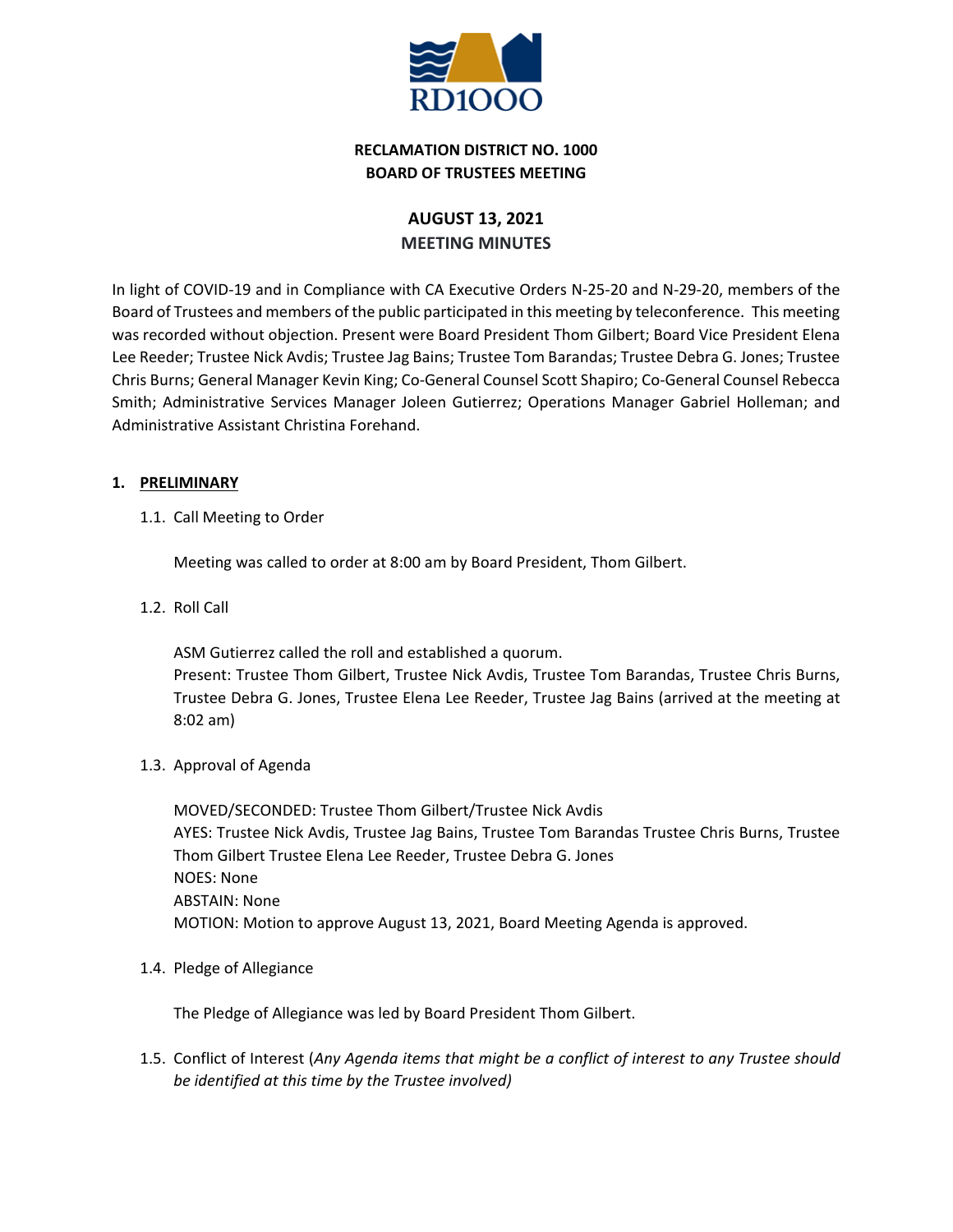There were no conflicts were identified by the Trustees.

### **2. PRESENTATIONS**

2.1. No Scheduled Presentations

There were no presentations were scheduled.

#### **3. PUBLIC COMMENT (NON-AGENDA ITEMS)**

There were no public comments made.

#### **4. INFORMATIONAL ITEMS**

4.1. GENERAL MANAGER'S REPORT: Update on activities since the July 2021 Board Meeting.

General Manager King's goal for the next month will be to draft a full set of policies to submit to the Board to review, discuss, and provide comments at the September meeting. He shared a few examples of Administrative/General policies that he is currently working on. GM King is utilizing CSDA's policy templates and making modifications so that the policies specifically apply to the district.

#### Correction to GM's Report

General Manager King provided a correction to his hydraulic model update. He stated the model is fully executed by all parties, and both city and county have been invoiced according to the Agreement and the district expects to receive funds within thirty days.

Trustee Chris Burns asked if the new policies have been cross-checked with the district's binder of current policies. GM King stated he has not had an opportunity to cross-check new policies with existing district policies. His goal is to first update the CSDA policies to the district's language. Where there is overlap, he will augment the language, if needed and if we are missing things. Any policies that need to be added to the CSDA policies will be added. Trustee Burns requested to see CSDA's current version of policies. GM King will email the CSDA template version to Trustee Burns.

4.2. OPERATIONS MANAGER'S REPORT: Update on activities since the July 2021 Board Meeting.

There were no questions or comments made. A copy of the Operations Manager's Report has been included in the August 13, 2021, Board packet.

4.3. DISTRICT COUNSEL'S REPORT: Update on activities since the July 2021 Board Meeting.

Co-Counsel Scott Shapiro and Rebecca Smith provided a verbal report of their activities during the month of July 2021.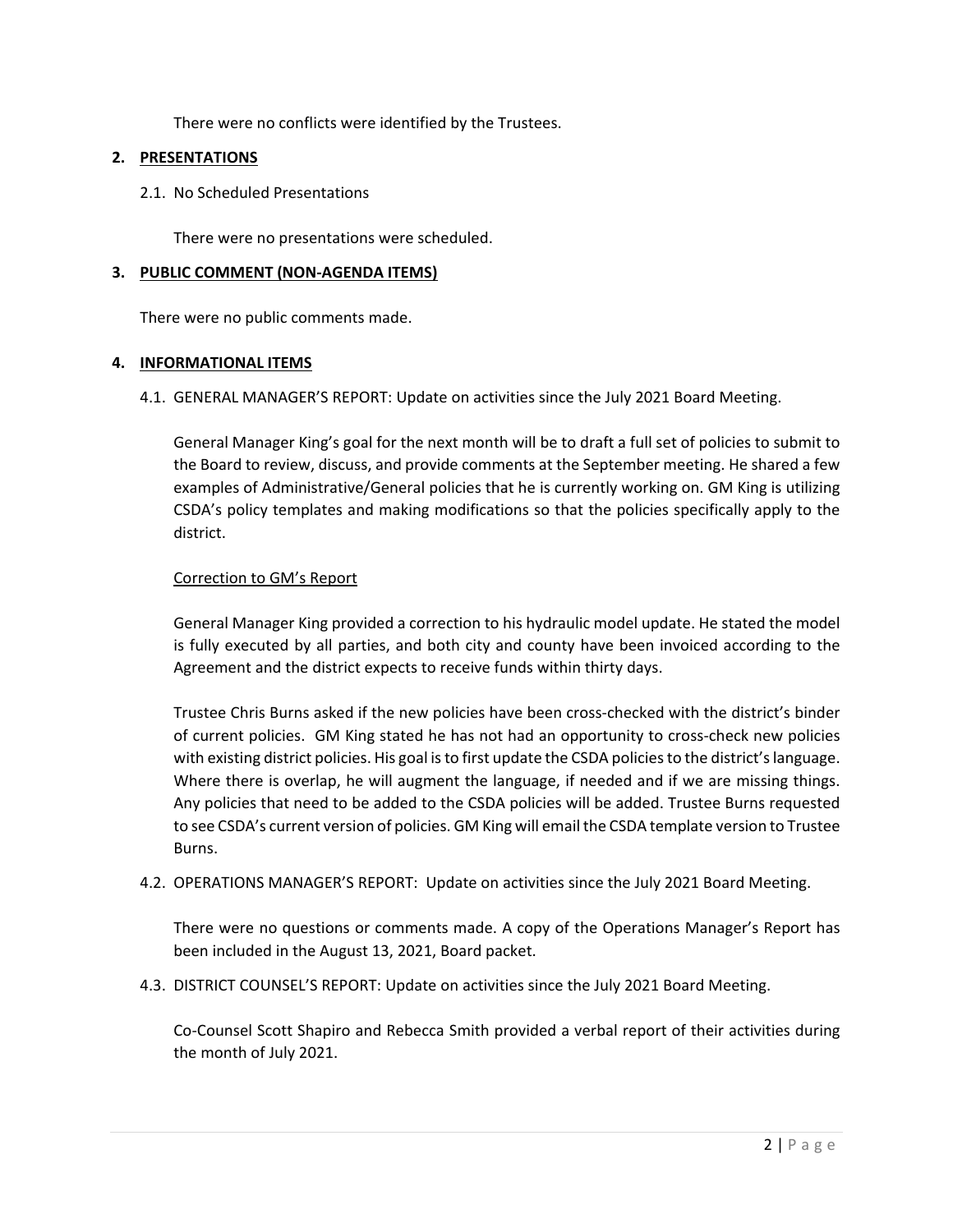GM King added that he has received a request from the Greenbriar Northlake Development Project regarding taking over ownership of parcels along Lone Tree Canal that are included in their mitigation property. Greenbriar is looking for a public agency to take over the parcels to aid in a reduced tax basis for their community facilities district. GM King will develop the request to acquire the Lone Tree Canal easement parcels with District counsel and provide an analysis for Board review as early as September or depending on progress made with the developer.

# **5. CONSENT CALENDAR**

*The Board considers all Consent Calendar items to be routine and will adopt them in one motion.* There will be no discussion on these items before the Board votes on the motion, unless Trustees, staff, or the public request specific items be discussed and/or removed from the Consent Calendar.

Trustee Chris Burns requested clarification on Item 5.5 Professional Services Agreement. He inquired whether there was any discussion about what specifically the district will have Allen Strategic work on this year.

General Manager King stated in the RFQ we did not list out projects and we asked that consultants do not provide a fee schedule for the project because the project is not defined. GM King will ask for a scope of services, receive a quote and come back to the Board if the scope is unbudgeted for a specific task order. The Professional Services Agreement will not have a dollar amount tied to it because there will be individual task orders and work orders. Once the Professional Services Agreement is approved, GM King will work with Allen Strategic on the first task scope – and work with District consultants at NBS on a roadmap to meet with the community about the District's Financial Plan. Secondarily will be SWIF implementation and noticing Garden Highway residents.

MOVED/SECONDED: Trustee Chris Burns/Trustee Elena Lee Reeder AYES: Trustee Nick Avdis, Trustee Jag Bains, Trustee Tom Barandas Trustee Chris Burns, Trustee Thom Gilbert Trustee Elena Lee Reeder, Trustee Debra G. Jones NOES: None ABSTAIN: None MOTION: Motion to approve Items 5.1 through 5.5 on the Consent Calendar is approved.

- 5.1. APPROVAL OF MINUTES: Approval of Minutes from July 9, 2021, Regular Board Meeting.
- 5.2. TREASURER'S REPORT: Approve Treasurer's Report for July 2021.
- 5.3. EXPENDITURE REPORT: Review and Accept Report for July 2021.
- 5.4. BUDGET TO ACTUAL REPORT: Review and Accept Report for July 2021.
- 5.5. PROFESSIONAL SERVICES AGREEMENT: Review and Consider Authorizing the General Manager to Execute a Professional Services Agreement with Allen Strategic for Strategic Communication Services.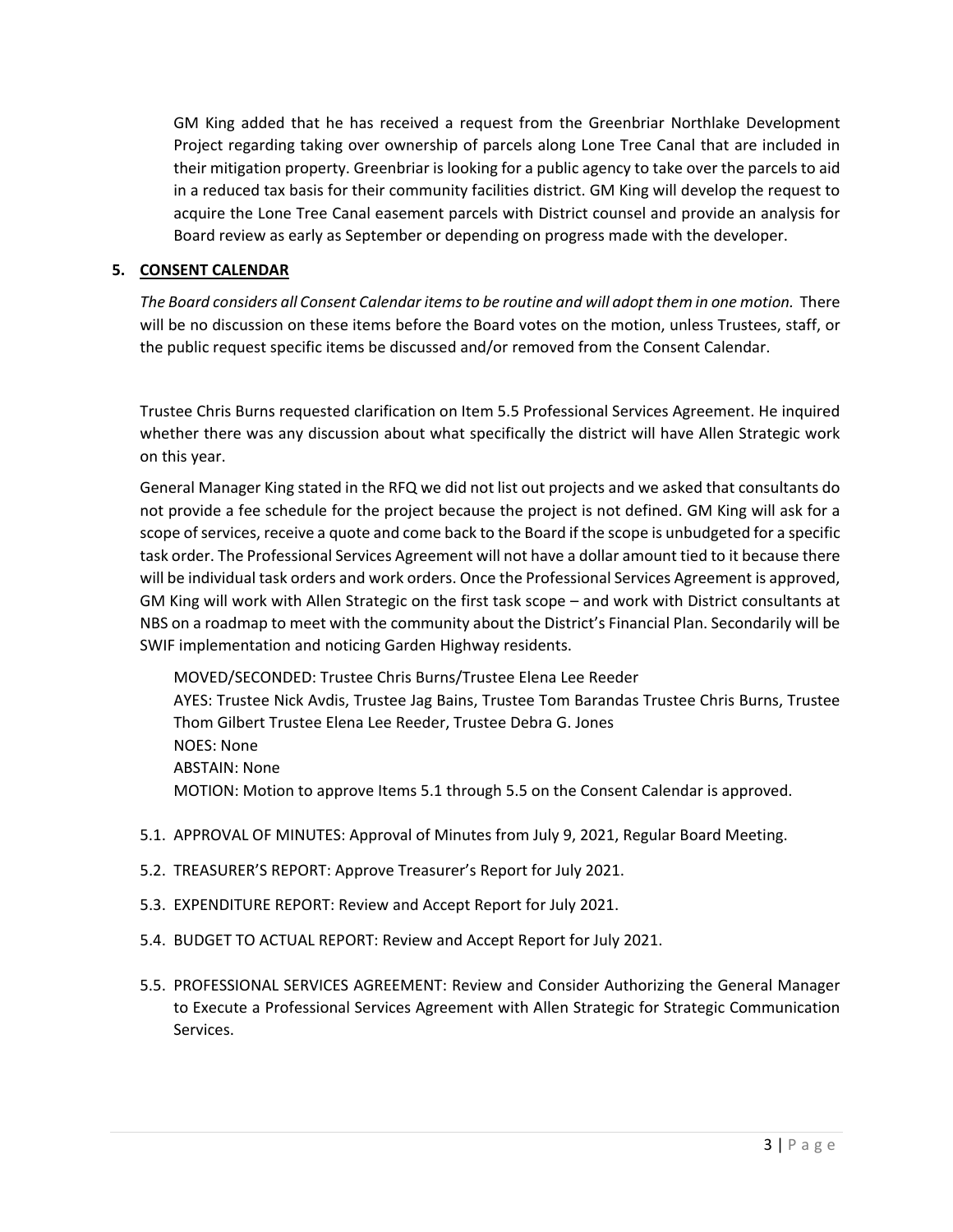### **6. SCHEDULED ITEMS**

6.1. FISCAL YEAR 2021/2022 WORKPLAN, GOALS AND PRIORITIES: Review and Discuss Fiscal Year 2021/2022 Workplan, Goals, and Priorities.

General Manager King walked the Board through his FY 21/22 Workplan highpoints and high priority items.

# SWIF

Trustee Nick Avdis commented that the implementation of SWIF is a high priority now. If we do not implement the SWIF and remove encroachments the levees cannot be certified and the requirements to have flood insurance will not be lifted until that time. Because we have delicate issues related to private property and encroachments, this will be a key issue for Allen Strategic. He also highlighted with regards to the CCAD 2 Agreement with SAFCA, a discussion should be had about the encroachment removal as this will not be without cost. He has thoughts on early incentives to get folks to voluntarily comply with encroachment removal. There should be a costshare discussion with SAFCA.

GM King acknowledged some property owners may not know that they have permitted encroachments and getting an outreach plan in place with Allen Strategic is important to help these landowners understand. We need to know how we're going to help them and what it's going to require.

# CIP Project

GM King provided a CIP project implementation update. The spare transformer is being constructed and there are 10 weeks remaining for completion of project drawings and then 26 weeks for project completion. GM King will continue to work with the city on moving designated CFD funds (\$600k) toward other district projects in lieu of dredging of the main canal.

Trustee Chris Burns inquired whether we plan to update the CIP projects to determine what projects are no longer necessary. EX: Plant 1A and 1B will be covered by Reach A. Some of the other projects are being funded by the federal government. Trustee Burns would like the district to update its project list prior to discussion of how much assessment and fee we need. GM King clarified NBS is working from the original plan which includes the full list. Separately, GM King stated we still need to plan for lifetime replacement. There will be an opportunity once we meet with the community to reassess projects, move some off the list, and just accept the risk of not doing them.

### Outreach

GM King shared that we would continue to improve our social media platforms with help from our Allen Strategic, our communications consultant.

Community meetings are still being scheduled and GM King is slated to meet with Gardenland Northgate Neighborhood Association (GNNA) in September.

The City of Sacramento's Flood Week Highwater Jamboree is scheduled for October this year. The district will participate in this community event for the first time.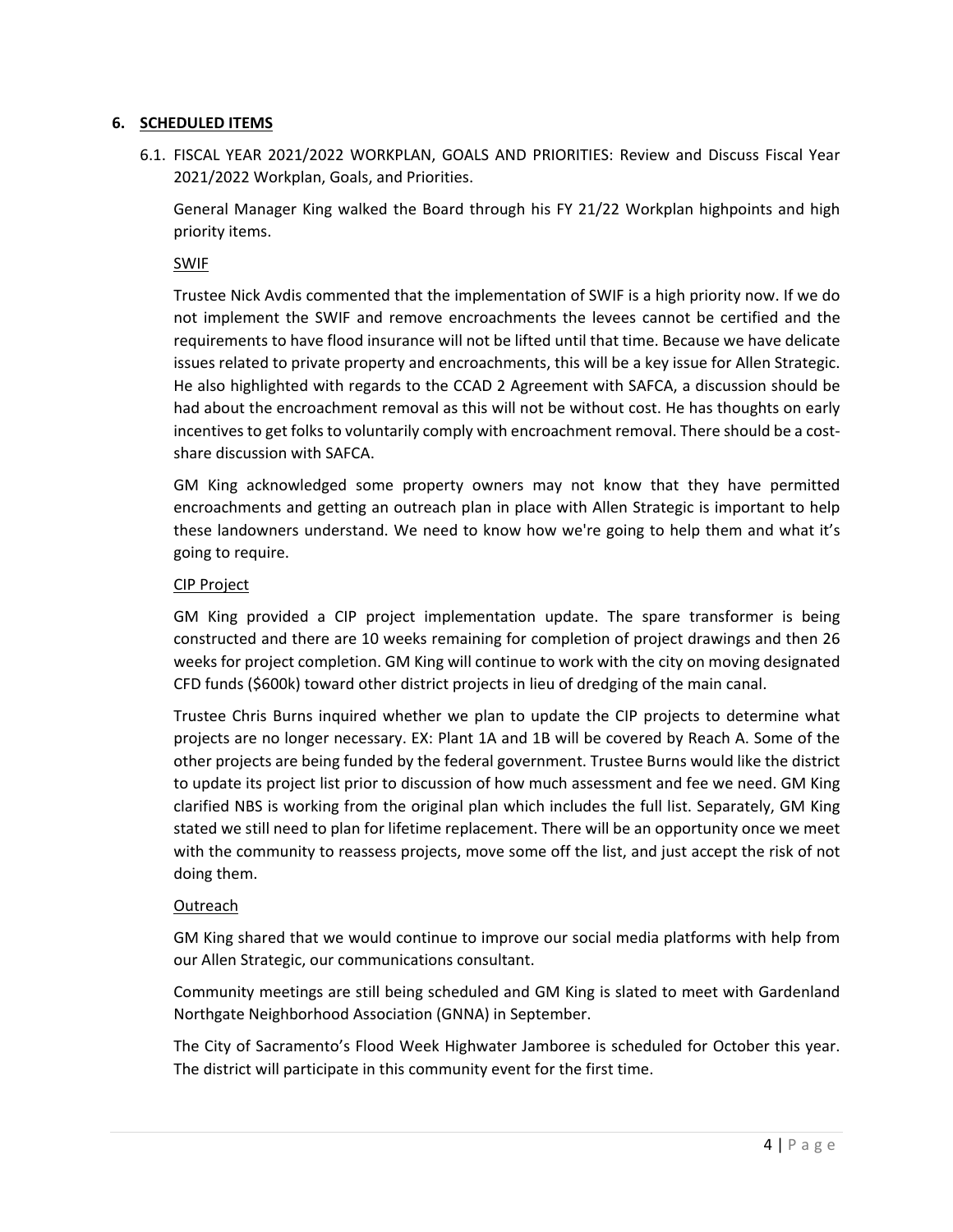### Personnel

GM King reported the Injury Illness and Prevention Plan (IIPP) template was purchased through Cintas. Operations Manager Holleman will continue to compile district-specific information and gather documents to complete the IIPP binder of information. This binder will be completed by June 2022.

Trustee Debra G. Jones requested to include a Succession Plan for district leadership positions. She recalls this item has not been completed by previous leadership and should be a priority for a district. ASM Gutierrez will locate documents for GM King to review. Trustee Avdis added prior to new Leadership, institutional knowledge was largely held by people and not written down anywhere. Trustee Avdis agreed that a Succession Plan should be on our radar although not at the highest priority level. GM King will review previous work on the Succession Plan and will add this item and priority (under Administration) to the FY 2021-2022 Goals and Priorities list.

#### Financial

Trustee Chris Burns inquired whether the district's SAFCA Consolidated Capital Assessment District 2 (CCAD 2) is for \$1.4 million and whether there is any possibility of receiving additional funding from SAFCA or funding from the state if it does its own assessment. GM King confirmed the CCAD 2 amount and stated that he is still working with SAFCA to sign the CCAD 2 Agreement. Counsel Shapiro stated we should not count on any state funding as it is unlikely that that assessment will ever exist.

6.2. SACRAMENTO COUNTY TREASURY OVERSIGHT COMMITTEE: Review and Consider Selection of Sacramento County Treasury Oversight Committee Special District Representative and Authorize Board Secretary to Cast Vote.

The Trustees opted not to participate in casting a vote. No action was taken on this item.

### **7. BOARD OF TRUSTEE'S COMMENTS/REPORTS**

7.1. BOARD ACTIVITY UPDATES:

Committee meeting minutes for the Executive Committee Meetings held on July 29 and August 4 were included in the August Board Packet. Meeting minutes for the August 10 Urbanization Committee meeting will be included in the September 2021 Board of Trustees meeting packet.

#### 7.1.1. RD 1000 Committee Meetings Since Last Board Meeting

- Executive Committee (Gilbert & Lee Reeder) July 29, 2021
- Executive Committee (Gilbert & Lee Reeder) August 4, 2021
- Urbanization Committee Meeting (Lee Reeder, Avdis & Jones) August 10, 2021

### 7.1.2. RD 1000 Committees No Meetings Since Last Board Meeting

- Legal Committee (Avdis, Barandas & Lee Reeder)
- Finance Committee (Gilbert, Bains & Burns)
- Operations Committee (Bains, Barandas & Burns)